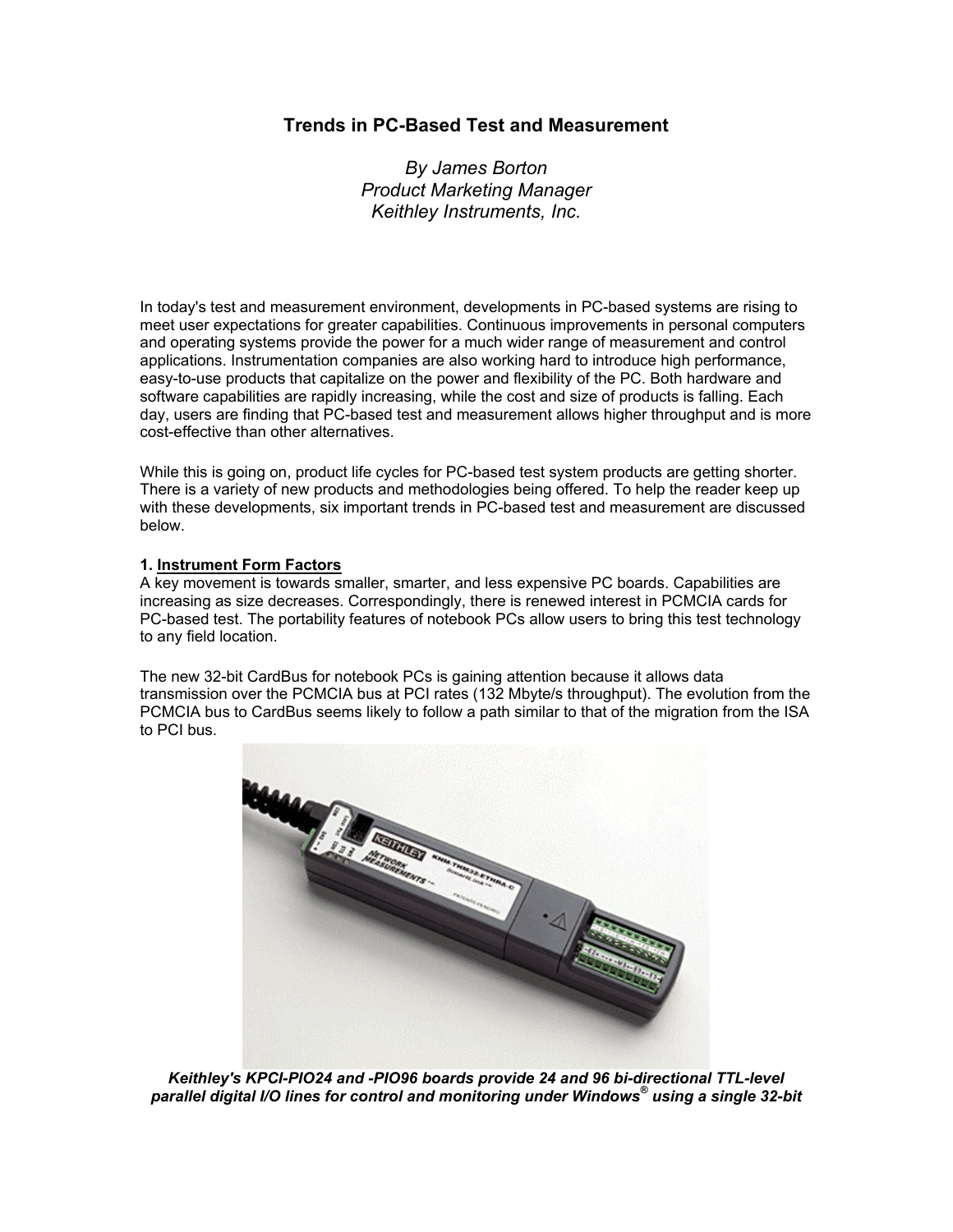# *PCI slot. These are examples of data acquisition products being introduced for higher speed and finer control in a wide variety of applications.*

In addition to notebooks, palmtop PCs have entered the market place to make PC-based field testing even easier. Palmtops are a convenient way for engineers to download data in the field for later analysis.

The move toward smaller and smarter devices is an evolution that has taken instrumentation designs beyond pc boards as the only form factor. Keithley and other vendors are now offering measurement devices so small they can be located right next to sensors. This distributed external I/O, with devices near the signal source, sharply reduces induced electrical noise and produces more accurate measurements. Rack-mounted, chassis-based distributed plug-and-play I/O boards are also gaining popularity because of the large number of points that can be remotely measured.

## **2. Costs Fall While Throughput Increases**

In addition to better performance and smaller form factors, technological advancements also are lowering unit costs. For example, for digital and analog I/O, product costs on a per channel basis are expected to drop 25 to 30 percent over the next five years.

This hasn't been done at the cost of performance - throughput is increasing for all types of PCbased test systems. For example, CardBus enables portable applications to run at higher speeds, permitting portable PCs to operate at the same data rate as PCI bus-equipped desktop PCs.

Many manufacturers have also introduced boards containing their own digital signal processors (DSPs). DSP-based boards typically operate at much higher speeds than non-DSP boards.

The shift from ISA bus to PCI bus is another factor providing a tremendous increase in data throughput. For example, the theoretical peak throughput of the ISA bus is 2-3 Mbyte/s, while the PCI bus throughput is rated at 132 Mbyte/s. The growth of the PCI bus and plug-in boards is allowing a wider range of high-speed applications, with greatly expanded data collection and higher system performance.

# **3. Dramatic Changes in Software**

The most important software trend undoubtedly is the emergence of Windows NT® as the operating system of choice for PC-based test. Windows NT is much more robust than Windows® 3.1/95 and is virtually crash proof. Windows NT fulfills the market's need for:

- Symmetric multi-processing, which allows operating system code to run on any free processor in a multiprocessor computer. This provides higher throughput and greater availability than does asymmetric multiprocessing.
- Stability, with full-memory protection for 32-bit applications.
- Preemptive multi-tasking, which enables the running of multiple applications with better sharing of resources.
- Multi-threading, which provides the capability to execute in two or more locations using multiple threads. (A thread is an executable entity that belongs to one process.)
- Real-time performance, with latencies of just 5 to 10 milliseconds.
- Outstanding reliability in a multi-user environment.
- Compliance with standards, such as Presentation Manager and POSIX applications.

Another important software trend is wider use of ActiveX controls, which allows easy call-up of word processing and spreadsheet applications. Using ActiveX to provide canned modules for the most common applications dramatically reduces a programmer's workload. Also, ActiveX controls are independent of the programming language. This means they can be used many different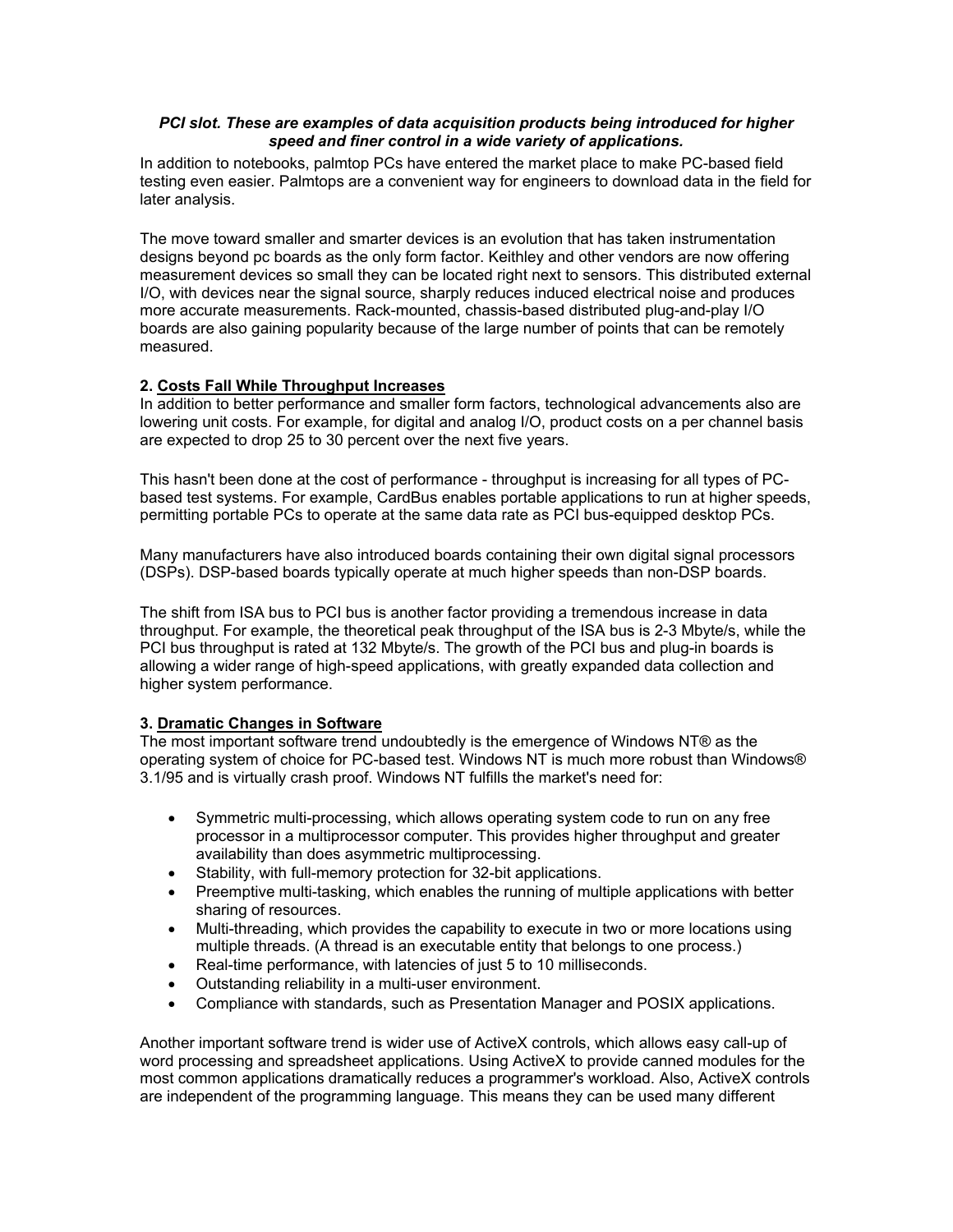programming environments.

On the horizon, we see industry software leaders introducing 64-bit operating systems and microprocessors. These new operating systems are expected to be available within the next year or two. They will continue the evolution to Windows platforms that provide greater resolution, accuracy, and throughput for PC-based test applications. As a result, we will likely see 64-bit PCbased test hardware that takes advantage of these faster operating systems.

# **4. Web Applications**

Beyond E-commerce and information gathering, the Internet and Intranets will play important roles in the processing and display of real-time information. In addition to other uses, ActiveX controls enable these remote control data acquisition functions with web-based systems. Consider how exciting it would be for a division manager located in Chicago to remotely monitor the operations of a plant in Belgium. This capability exists today.

For a nominal cost, it is now possible for an entire company to have its information linked together in cyberspace. This means it is now easier to monitor and control from any location. Surely, companies who are early adopters of this technology will leap ahead of their competitors in terms of performance and cost structure.

### **5. Networking Buses**

Clearly, the trend in PC-based test is moving away from discrete, separate networks connected to only one, or at most, a few PCs. Today, users want data access from anywhere in the enterprise they want to connect applications to wide area networks. Remote access allows important functions, such as ISO 9000 or production control, to be conducted by staff located at a headquarters facility rather than locally. Some of the most exciting new networks and communications standards for PC-based test include the latest Ethernet protocols, Universal Serial Bus (USB) and Industrial Fieldbus.

According to a Keithley study completed in 1998 (Table 1), most test and measurement applications today use the serial port, 4-20mA, and IEEE-488 bus communication protocols. Though the survey respondents indicated that use of these protocols will decline, some observers feel that they will continue for applications not requiring remote access. However, users who also need control capabilities are likely to migrate to faster protocols, such as Ethernet, USB and Firewire.

**Table 1** 

| rapie 1<br><b>Communication Protocols Used to Capture Measurement Data</b> |           |           |             |
|----------------------------------------------------------------------------|-----------|-----------|-------------|
| <b>Type of Protocol</b>                                                    | % in 1997 | % in 1998 | % in Future |
| Serial Port                                                                | 71        | 74        | 54          |
| 4-20mA                                                                     | 52        | 39        | 29          |
| <b>IEEE 488 &amp; 488HS</b>                                                | 48        | 52        | 48          |
| Ethernet                                                                   | 37        | 38        | 38          |
| <b>USB</b>                                                                 | 7         | 7         | 18          |
| <b>HART</b>                                                                | 7         | 7         | 7           |
| <b>DeviceNet</b>                                                           | 5         | 4         | 8           |
| Interbus S                                                                 | 3         | 2         | 2           |
| Field Bus H1                                                               | 3         | 3         | 7           |
| IEEE 1394 - FireWire                                                       | 1         | 6         | 8           |
| Profibus                                                                   |           | 3         | 6           |
| <b>Source: Keithley 1998 Measurement Needs Tracking Survey</b>             |           |           |             |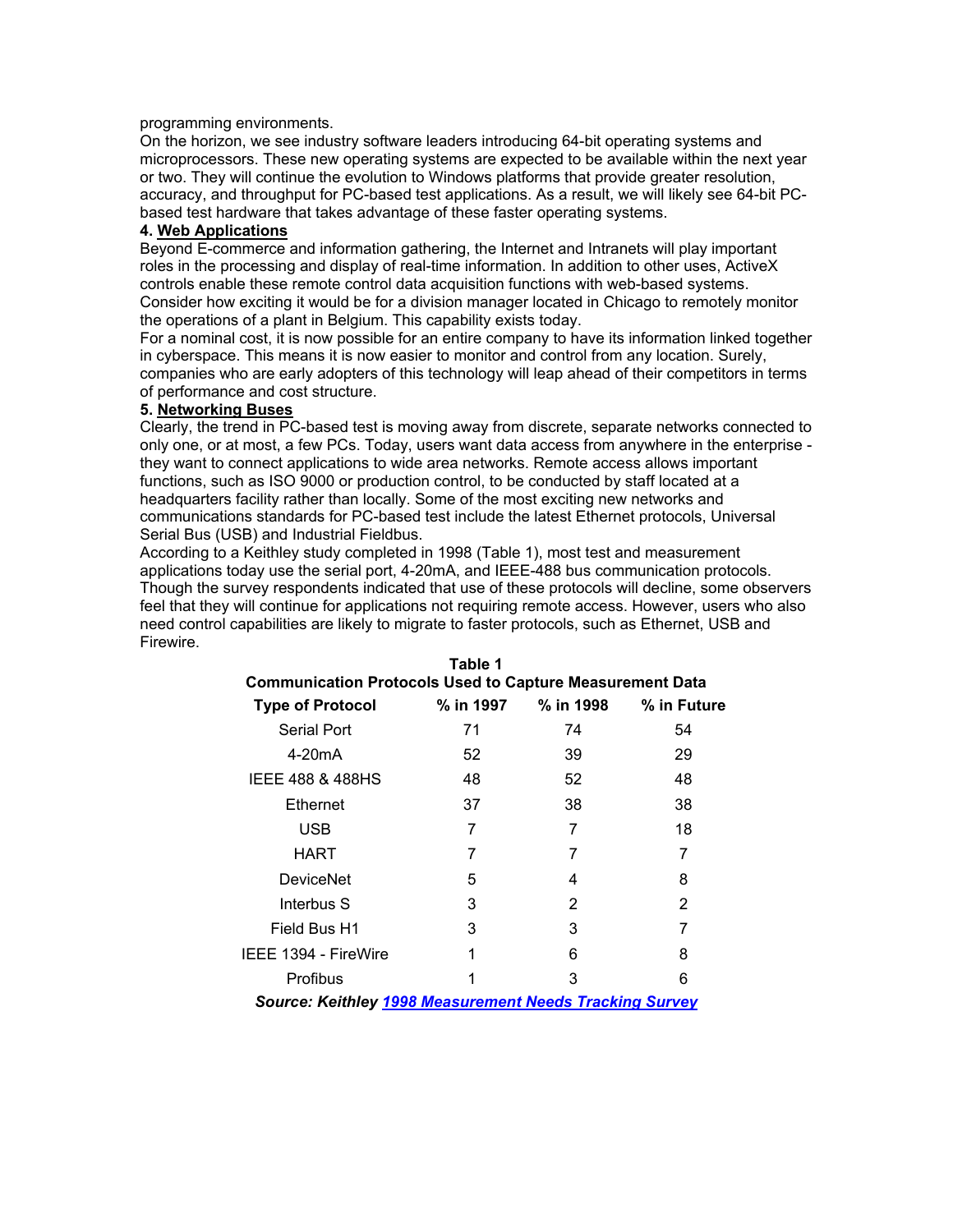

*This Keithley KNM-THM32-ETHRA-C thermistor measurement module has an Ethernet interface and is small enough to be located right next to the sensors. These two features allow error-ree temperature measurements to be communicated anywhere in the plant.*

#### **Ethernet**

To access a PC-based test system from anywhere in the enterprise, or on the Web, users increasingly are turning to Ethernet-based networks. Because such networks have no distance limitations and are common in most enterprises, it is not surprising that Ethernet has evolved into the communications network of choice. Ethernet's installed base is enormous. In Keithley's earlier (1997) study, 72 percent of the respondents reported that Ethernet was their facility's data communication standard, and 37% used it for measurement and control applications. A similar percentage are still using it for these applications and expect to continue this level of usage in the near future. While the most popular version of Ethernet is still 10Base-T operating at 10 Mbps, a faster 100 Mbps version has been deployed that enables significantly higher throughput for the most demanding PC-based test applications.

#### **Universal Serial Bus**

Originally designed to simplify peripheral connections for consumer applications, USB has become an important standard for PC-based test systems. For those not requiring enterprise access, but requiring a localized network that is simple, fast, and easy to connect, USB is a viable alternative. Connecting to peripherals today is often difficult, requiring switch settings and hardware drivers. Yet, connecting to a USB port can be as easy as plugging in a toaster. A connecting cable simply plugs into the PC's USB port and that of a USB equipped peripheral. PCs running a Windows operating system (Windows 95-OSR2 and Windows 98) easily recognize and accommodate USB. Plug-and-play, hot swapping, and speeds up to 12 Mbps are some of the features that make USB so attractive to end users.

#### **Industrial Fieldbus**

The Industrial Fieldbus is a network communication standard that allows products from different manufacturers to talk with one another over a communication bus using a common protocol. Compared to what is available with proprietary networks, a fieldbus capability provides users with a wider range of equipment choices. Today, many competing fieldbus standards-such as those from ISA-SP50, Profibus, CAN, and DeviceNet-compete for viability. It may be some time before a common fieldbus standard evolves. Eventually, users may become frustrated with the myriad of fieldbus choices and revert to a de facto standard such as Ethernet.

#### **6. Product and Application Lines are Becoming Blurred**

The trends described above have caused a blurring of previously distinct applications and products for data acquisition, test and measurement, and process control. Both new players and existing manufacturers are creating hardware and software that crosses old boundaries. This means a larger number of alternatives are available to end users. However, this could make it